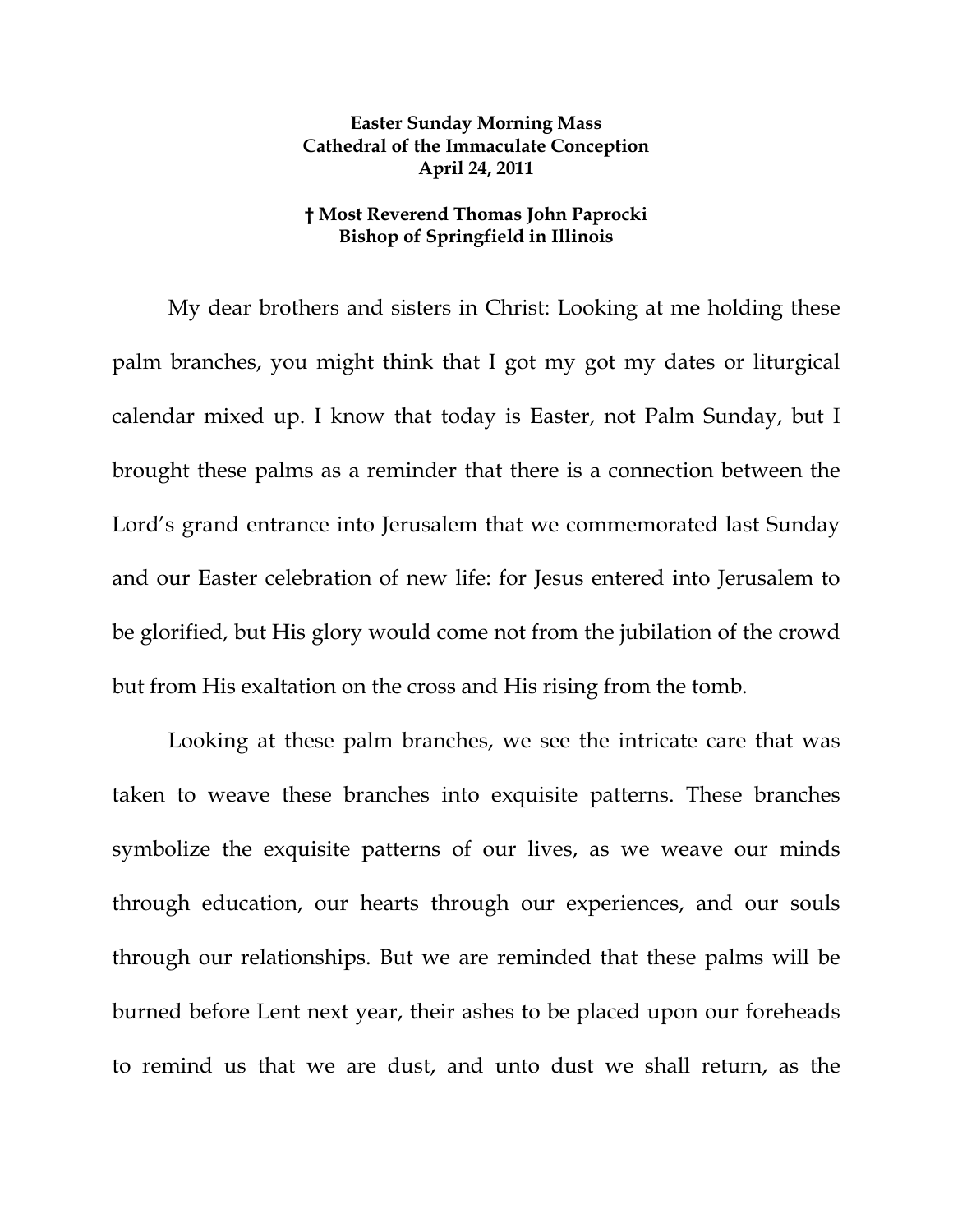intricate patterns of our lives on earth are snuffed out through death. That would be a depressing message if it ended there, but thankfully it does not. Our celebration of Easter affirms that life does not end in a heap of ashes, but indeed rises anew from those very ashes.

Throughout these forty days of Lent, we have been reminded of our weaknesses and frailty, but even in our Lord's terrible suffering and death on the cross, we begin to see glimpses of something more, for the cross symbolizes not only Christ's death, but also His resurrection, and it is in Christ's resurrection that we are given the hope of sharing in the glory of the Kingdom through the resurrection of our own glorified body.

In a few moments, all of us will be asked to renew our baptismal promises. The questions that make up the baptismal promises are taken from the Apostles Creed, and the last of these questions asks, "Do you believe in the resurrection of the body and life everlasting?" This question is not about the resurrection of Jesus' body; that comes in an earlier question: "Do you believe in Jesus Christ … who was born of the Virgin Mary, was crucified died and was buried, rose from the dead, and is now seated at the right hand of the Father?" No this last question about the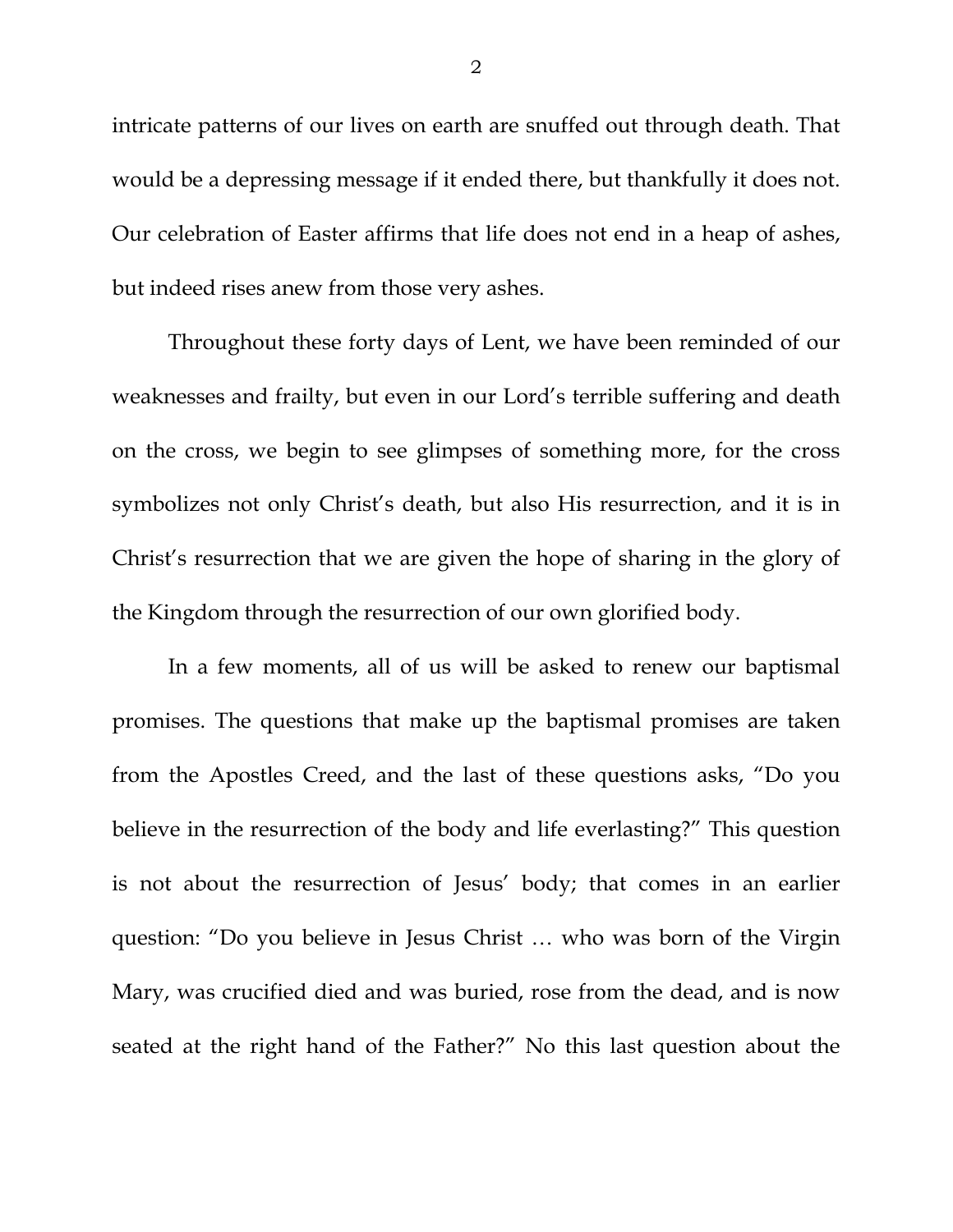resurrection of the body refers not to Jesus' body, but to <u>our body</u>. Nevertheless, there is a connection between the two.

St. Paul explained in his First Letter to the Corinthians, "If there is no resurrection of the dead, Christ himself has not been raised. And if Christ has not been raised, our preaching is void of content and your faith is empty too. Indeed we should then be exposed as false witnesses of God, for we have borne witness before him that he raised up Christ; but he certainly did not raise him up if the dead are not raised; Why? Because if the dead are not raised, then Christ was not raised; and if Christ was not raised, your faith is worthless" (1 Cor. 15:13-17). Christ's death on the cross of Good Friday leads directly to the new life of resurrection.

 In his encyclical letter on the Gospel of Life, *Evangelium Vitae*, our late Holy Father, the great Pope John Paul II explained the connection between Good Friday and Easter: "I would like to pause with each one of you to contemplate the One who was pierced and who draws all people to himself (cf. Jn 19:37; 12:32). Looking at 'the spectacle' of the Cross (cf. Lk 23:48) we shall discover in this glorious tree the fulfillment and the complete revelation of the whole Gospel of life.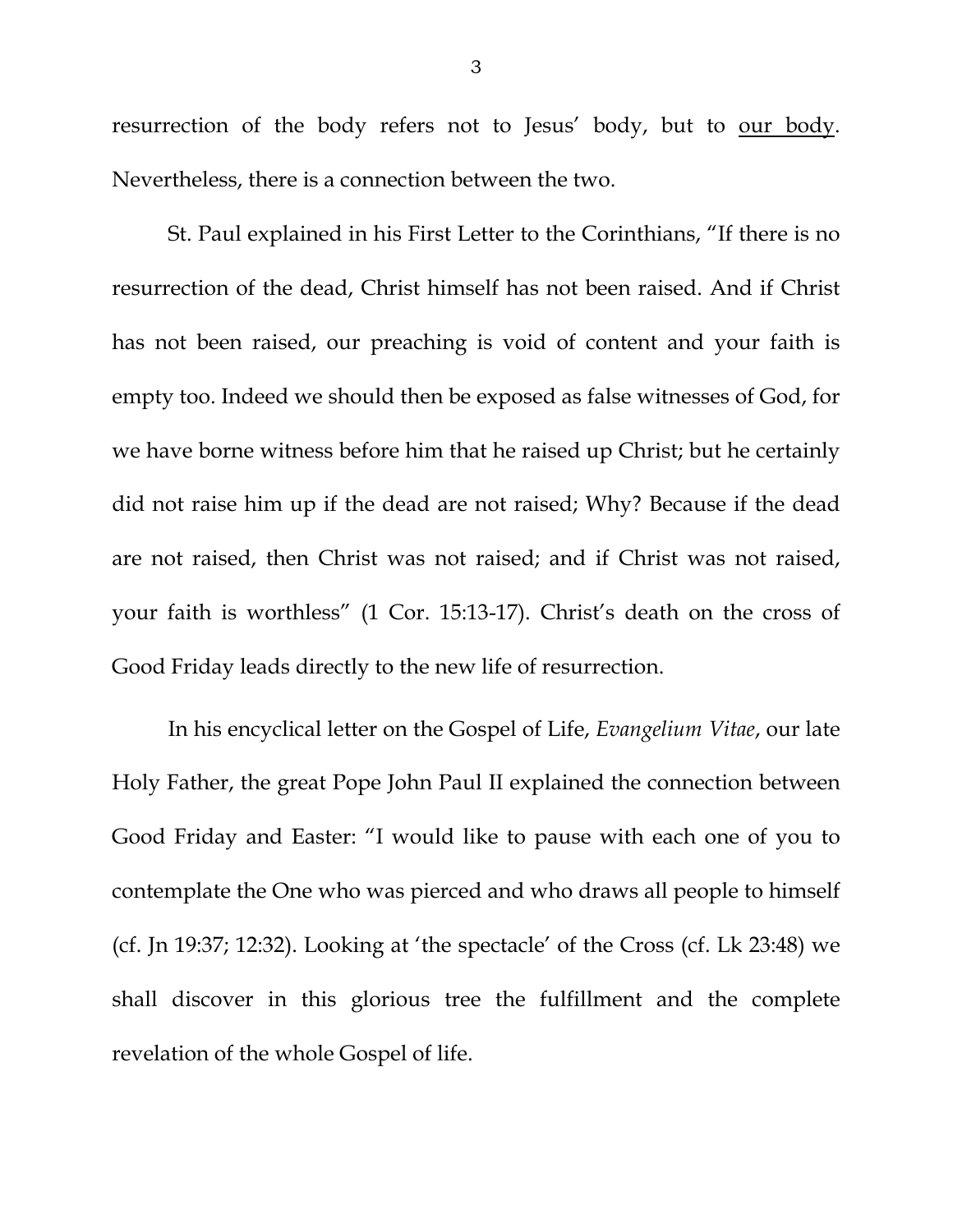"In the early afternoon of Good Friday, 'there was darkness over the whole land ... while the sun's light failed; and the curtain of the temple was torn in two' (Lk 23:44, 45). This is the symbol of a great cosmic disturbance and a massive conflict between the forces of good and the forces of evil, between life and death. Today we too find ourselves in the midst of a dramatic conflict between the 'culture of death' and the 'culture of life'. But the glory of the Cross is not overcome by this darkness; rather, it shines forth ever more radiantly and brightly, and is revealed as the centre, meaning and goal of all history and of every human life.

"Jesus is nailed to the Cross and is lifted up from the earth. He experiences the moment of his greatest 'powerlessness', and his life seems completely delivered to the derision of his adversaries and into the hands of his executioners: he is mocked, jeered at, insulted (cf. Mk 15:24-36). And yet, precisely amid all this, having seen him breathe his last, the Roman centurion exclaims: 'Truly this man was the Son of God!' (Mk 15:39). It is thus, at the moment of his greatest weakness, that the Son of God is revealed for who he is: on the Cross his glory is made manifest.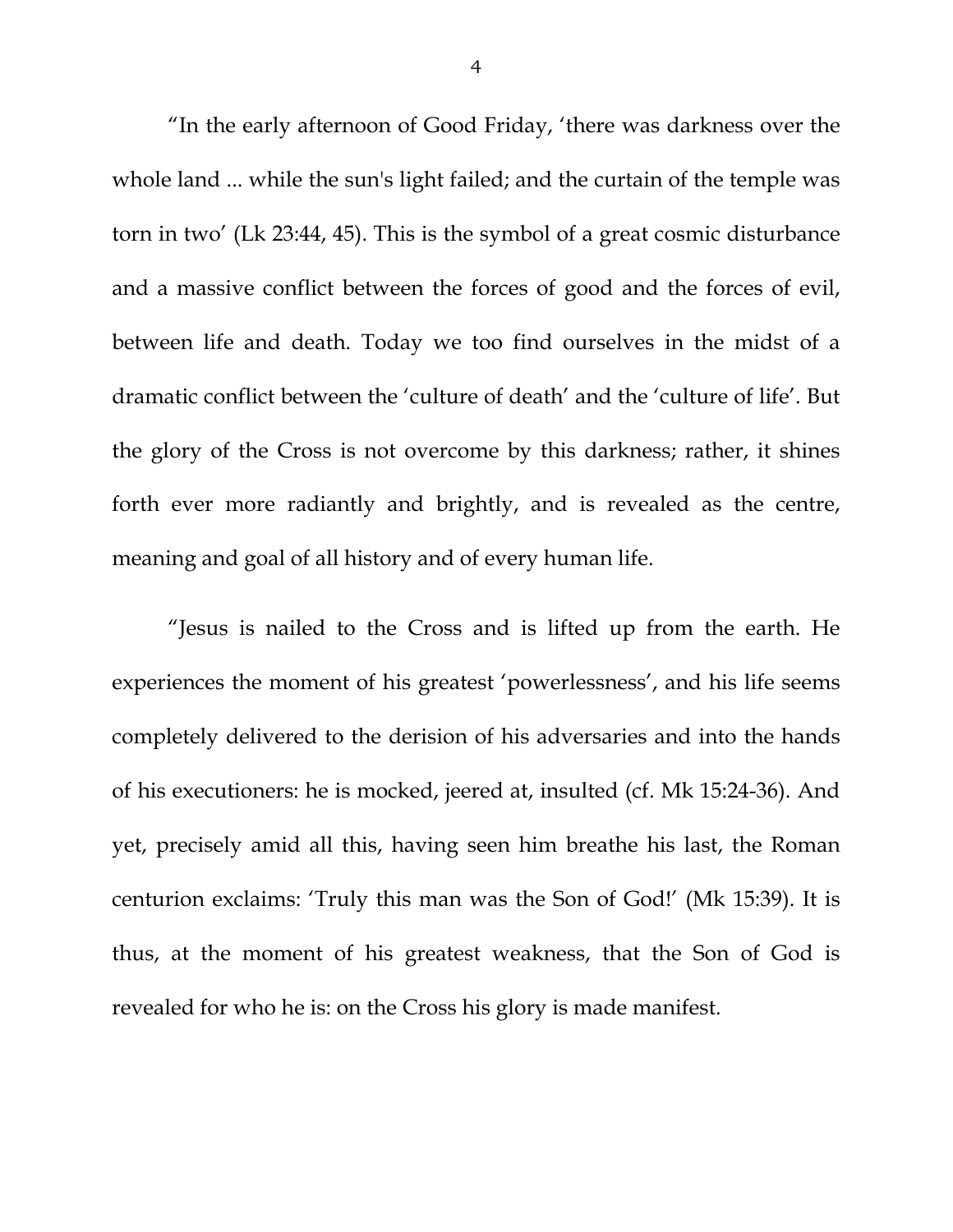"By his death, Jesus sheds light on the meaning of the life and death of every human being. Before he dies, Jesus prays to the Father, asking forgiveness for his persecutors (cf. Lk 23:34), and to the criminal who asks him to remember him in his kingdom he replies: 'Truly, I say to you, today you will be with me in Paradise' (Lk 23:43). After his death 'the tombs also were opened, and many bodies of the saints who had fallen asleep were raised' (Mt 27:52). The salvation wrought by Jesus is the bestowal of life and resurrection. Throughout his earthly life, Jesus had indeed bestowed salvation by healing and doing good to all (cf. Acts 10:38). But his miracles, healings and even his raising of the dead were signs of another salvation, a salvation which consists in the forgiveness of sins, that is, in setting man free from his greatest sickness and in raising him to the very life of God."

 The Holy Father continued, "But there is yet another particular event which moves me deeply when I consider it. 'When Jesus had received the vinegar, he said, "It is finished"; and he bowed his head and gave up his spirit' (Jn 19:30). Afterwards, the Roman soldier 'pierced his side with a spear, and at once there came out blood and water' (Jn 19:34).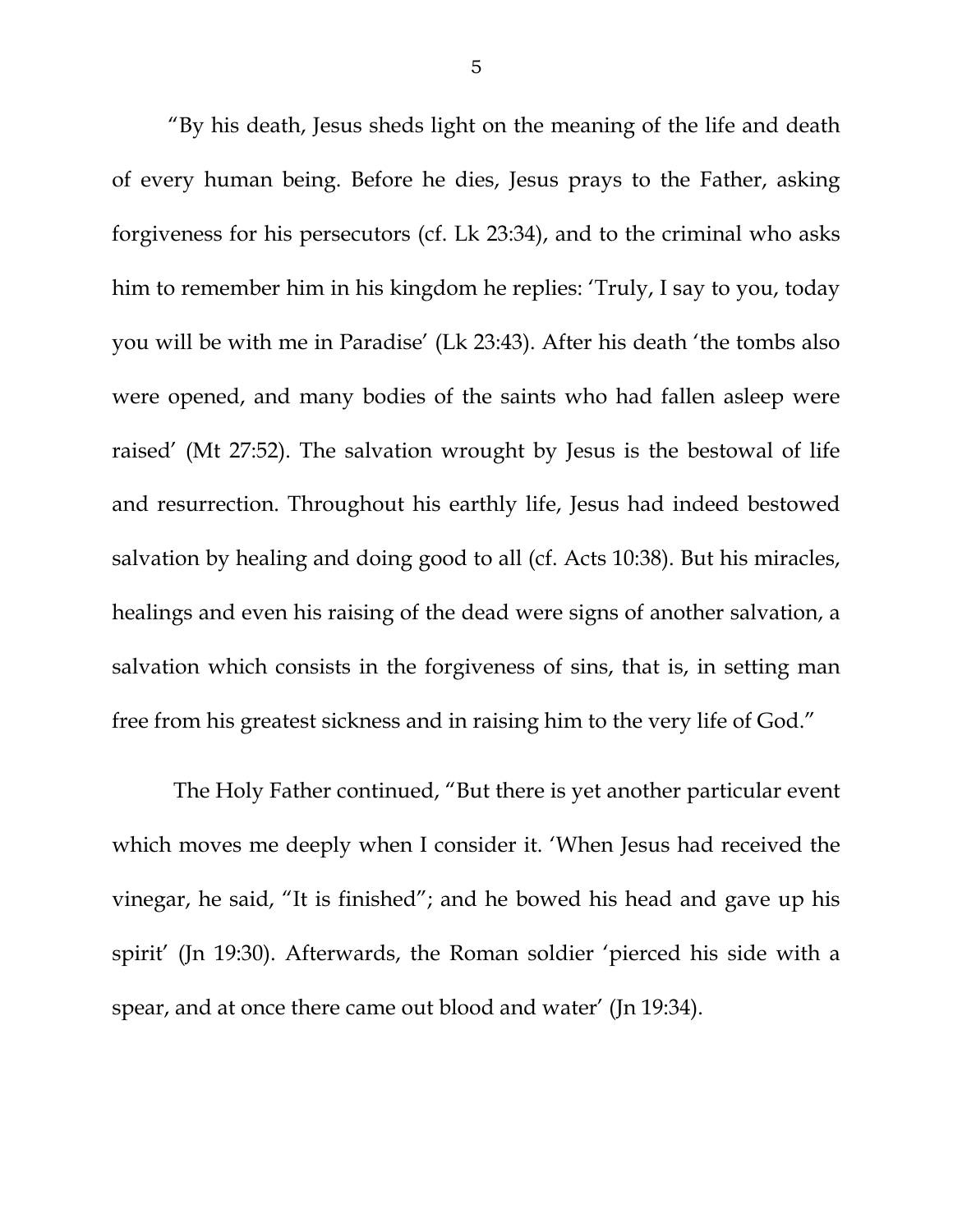"Everything has now reached its complete fulfillment. The 'giving up' of the spirit describes Jesus' death, a death like that of every other human being, but it also seems to allude to the 'gift of the Spirit', by which Jesus ransoms us from death and opens before us a new life.

"It is the very life of God which is now shared with man. It is the life which through the Sacraments of the Church—symbolized by the blood and water flowing from Christ's side—is continually given to God's children, making them the people of the New Covenant. From the Cross, the source of life, the 'people of life' is born and increases."

As "people of life," we are called to respect and protect all human life from conception to natural death. As "people of life," we look forward to the new life that awaits us when our bodies will be raised from the dead. Talking to people, however, at wakes and funerals, I am not sure that even good, practicing Catholics understand what our faith teaches about life after death. I get the impression that people think that when we die, we leave our bodies behind and live on forever like angels or spirits. That is not what we believe. That is a Greek concept, the immortality of the soul, not the Judeo-Christian belief in the resurrection of the body. The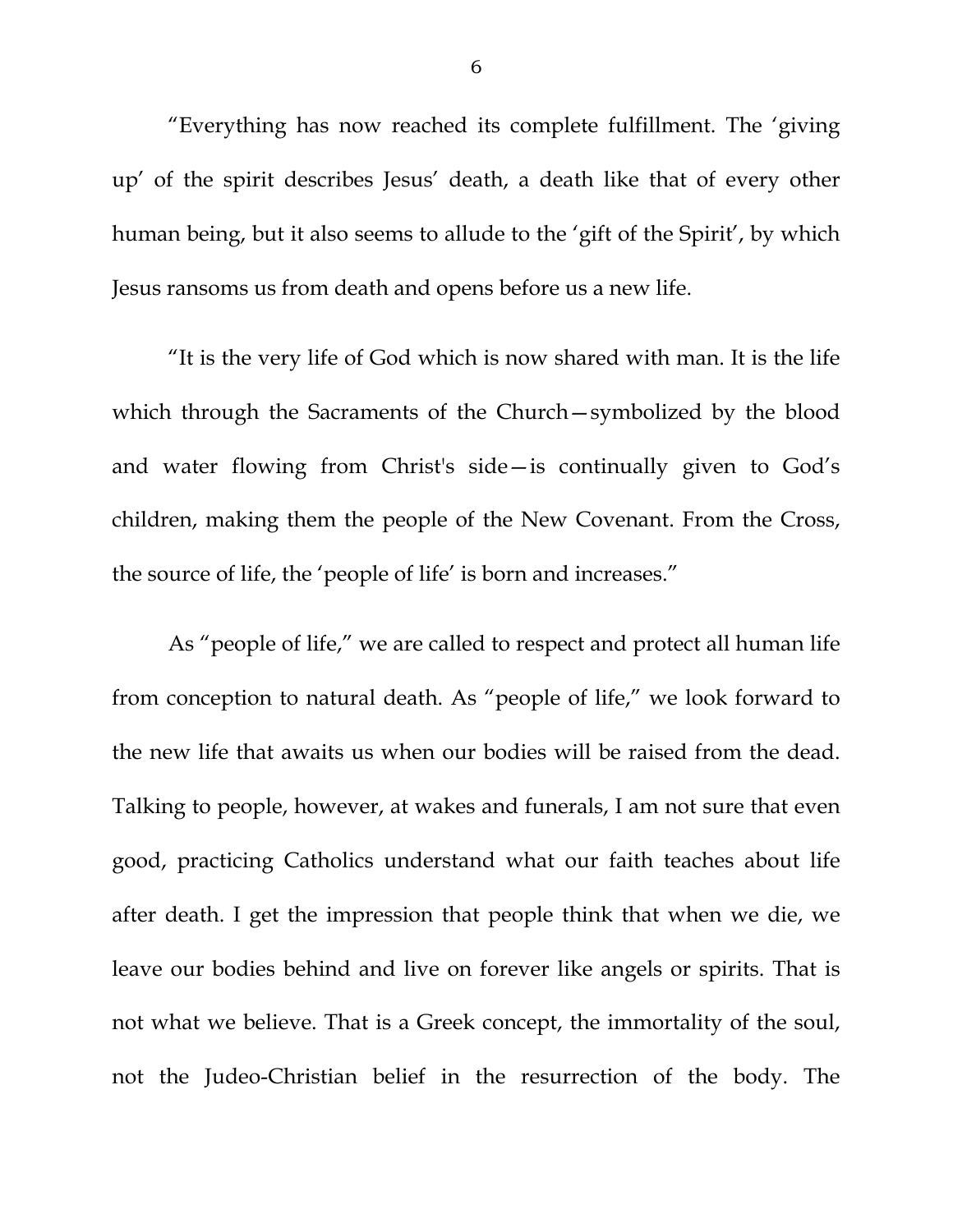resurrection of the body "means not only that the immortal soul will live on after death, but that even our 'mortal body' will come to life again" (*Catechism of the Catholic Church*, # 990).

No, after death there is a period of time when the soul is separated from the body, but that state is temporary. Our Catholic faith tells us that "the soul goes to meet God, while awaiting its reunion with its glorified body. God, in his almighty power, will definitively grant incorruptible life to our bodies by reuniting them with our souls, through the power of Jesus' Resurrection" (*CCC*, # 997). When will this happen? On the "last day," "at the end of the world" (*CCC*, # 1001). That day is known as the Second Coming of Jesus, the Last Judgment, when Christ will judge the living and the dead. "All the dead will rise" (*CCC*, # 998), "those who have done good, to the resurrection of life, and those who have done evil, to the resurrection of judgment" (*John* 5:29; cf. *Daniel* 12:2).

What will our bodies be like? That is a natural and logical question, but St. Paul says that it is a "nonsensical question" (1 *Cor*. 15:36). Nevertheless, he answers by saying that "what rises is glorious" (1 *Cor*. 15:43). Christ "will change our lowly body to be like his glorious body"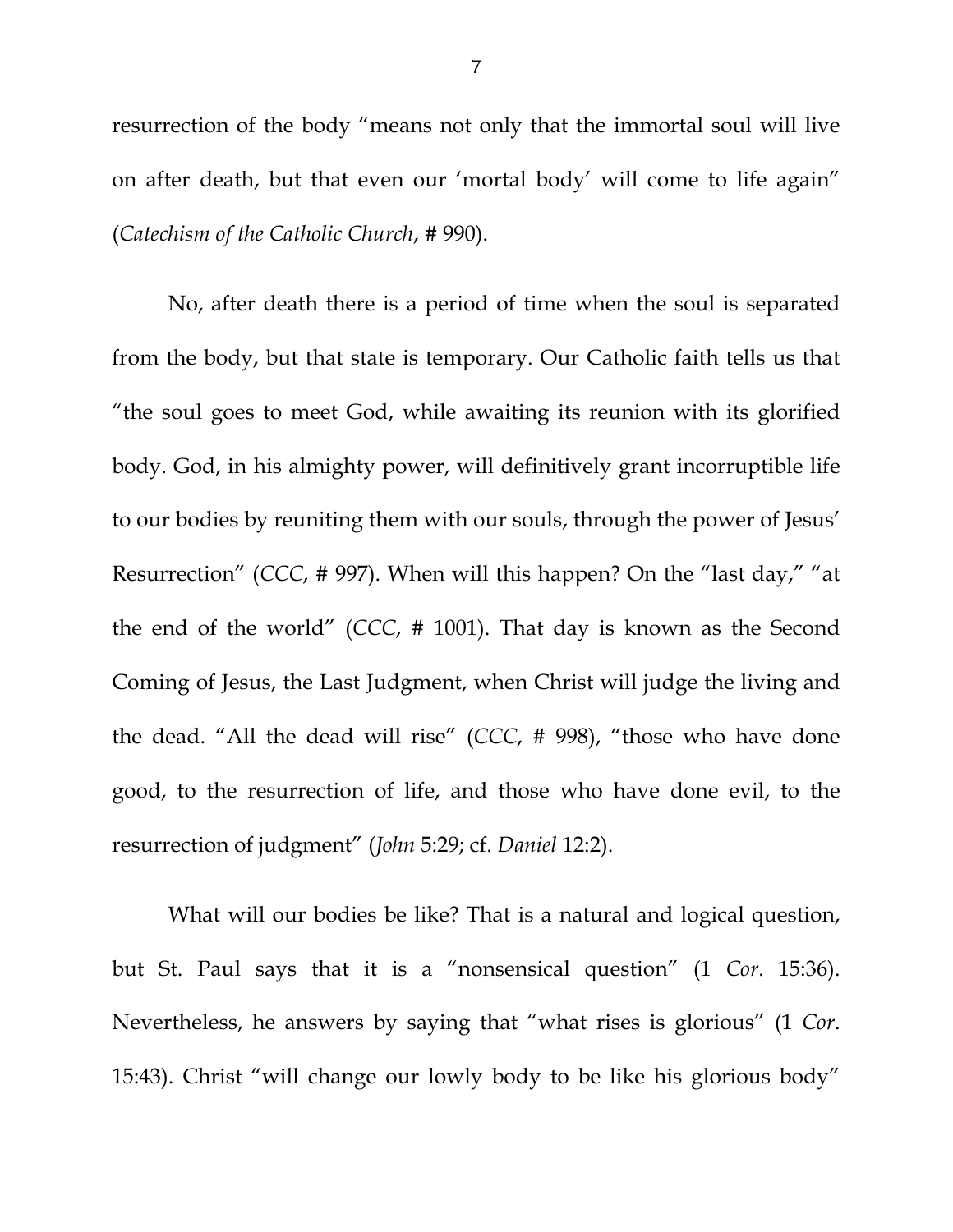(*CCC*, # 999). We get a hint of that by the accounts of the disciples encountering the Risen Lord in His glorified body. They were able to see Him and talk with Him, He ate and drank with them. He invited Thomas to touch His wounds. Yet something was different. He was no longer suffering from those wounds. He was able to appear to them in the upper room where they had locked doors. We call this a glorified body.

That means that our resurrected bodies will not be exactly like they are now, thank God. No one would want to live forever with the aches and pains of this life. But our glorified bodies will have no more suffering, no more sickness, no more sadness, no more tears. We will be freed of our disabilities and diseases. I was talking about this once at a Confirmation, and there was a young man confined to a wheel chair, suffering from a disability that constricted his movements. When I described our belief in the resurrection of the body and the promise of a glorified body free of its disabilities, he let out a cheer. That was the best news he had ever heard: some day he will have a body that is not stuck in that wheel chair.